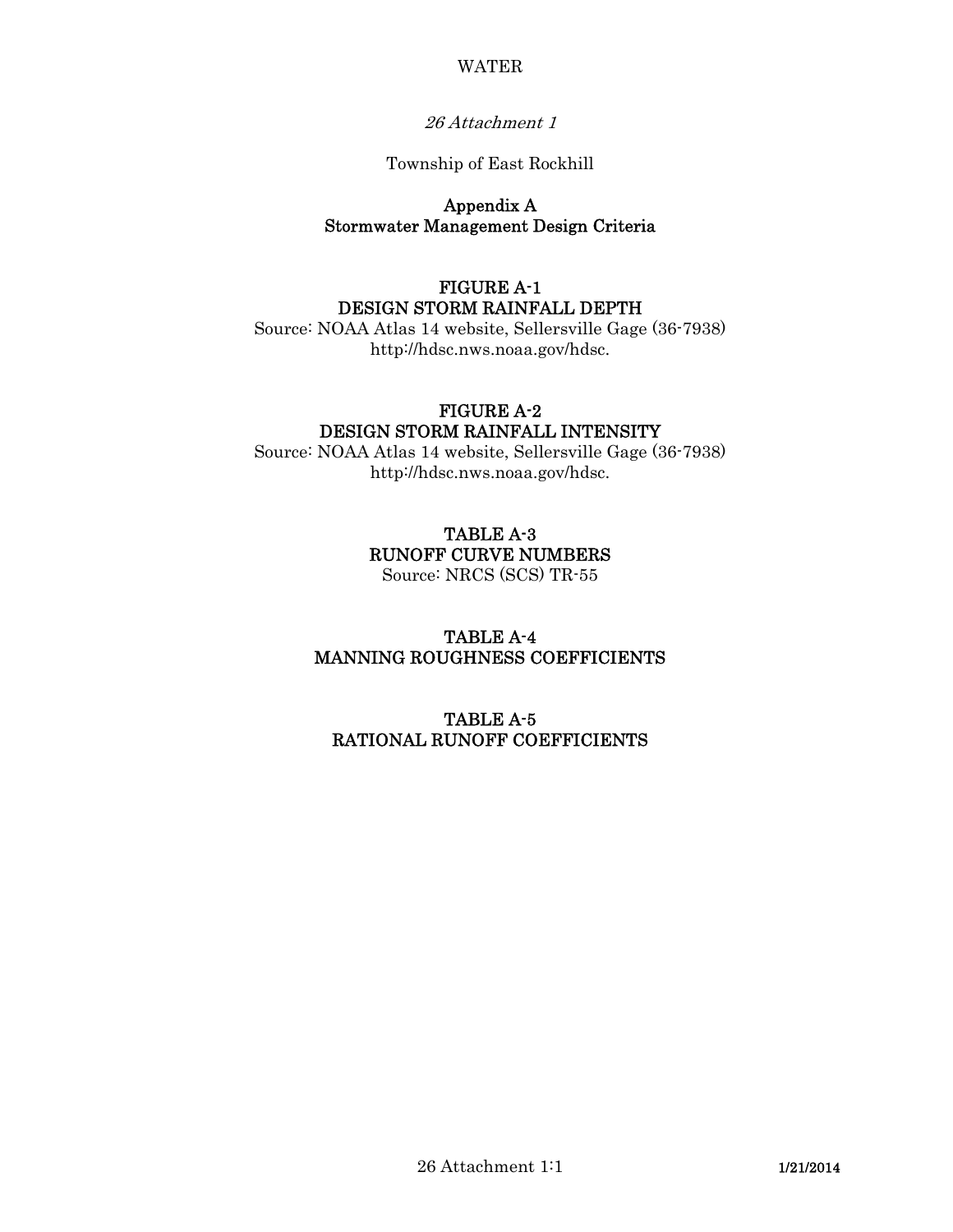#### EAST ROCKHILL CODE

# Figure A-1 Atlas 14 Type II S-Curves for All Frequency Storms — Sellersville Gage (36-7938)

# PF graphical



NOAA/NWS/OHD/HDSC

Created (GMT): Wed Jul 11 20:22:43 2012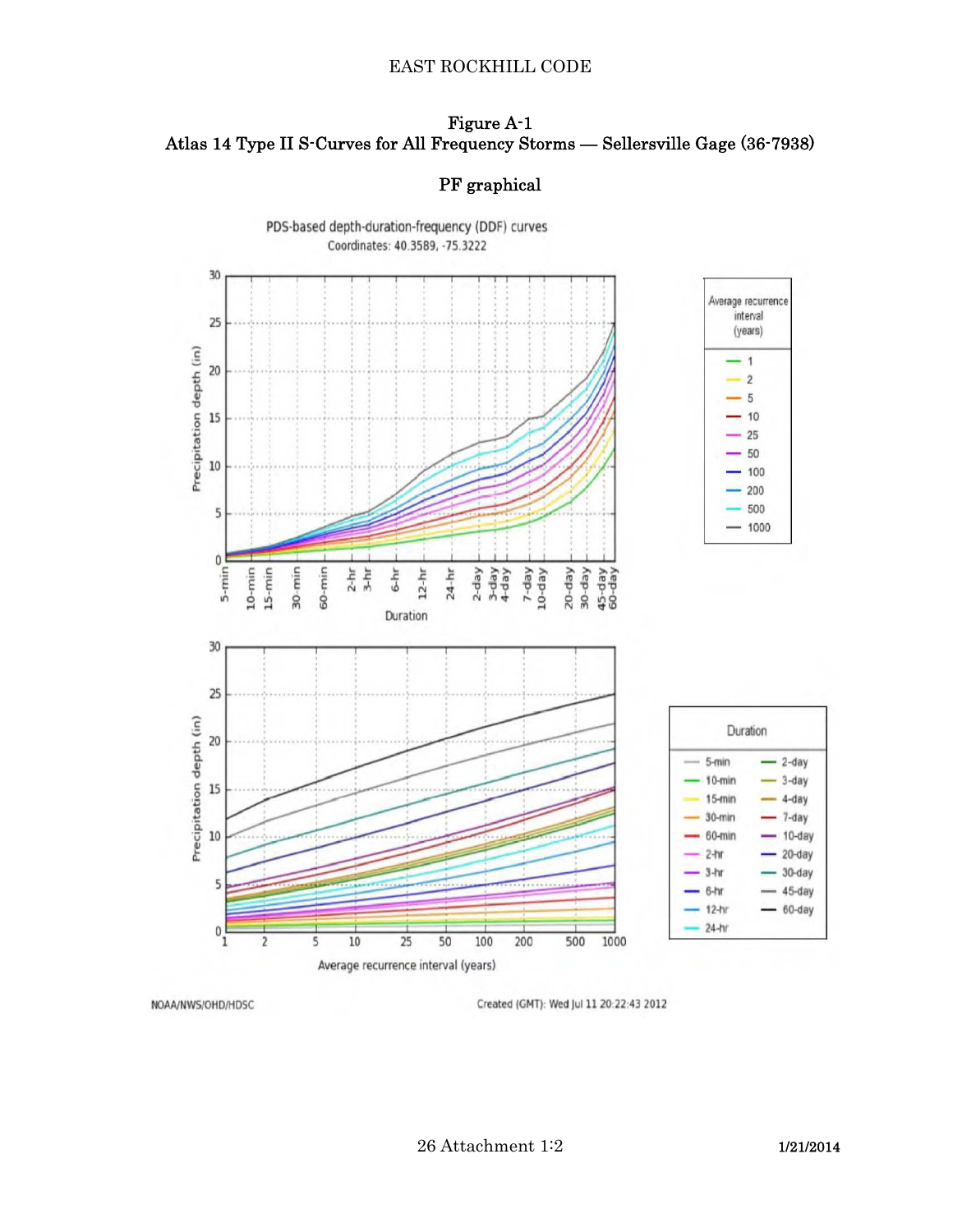### WATER

# Figure A-2

# PF graphical



NOAA/NWS/OHD/HDSC

Created (GMT): Wed Jul 11 20:00:04 2012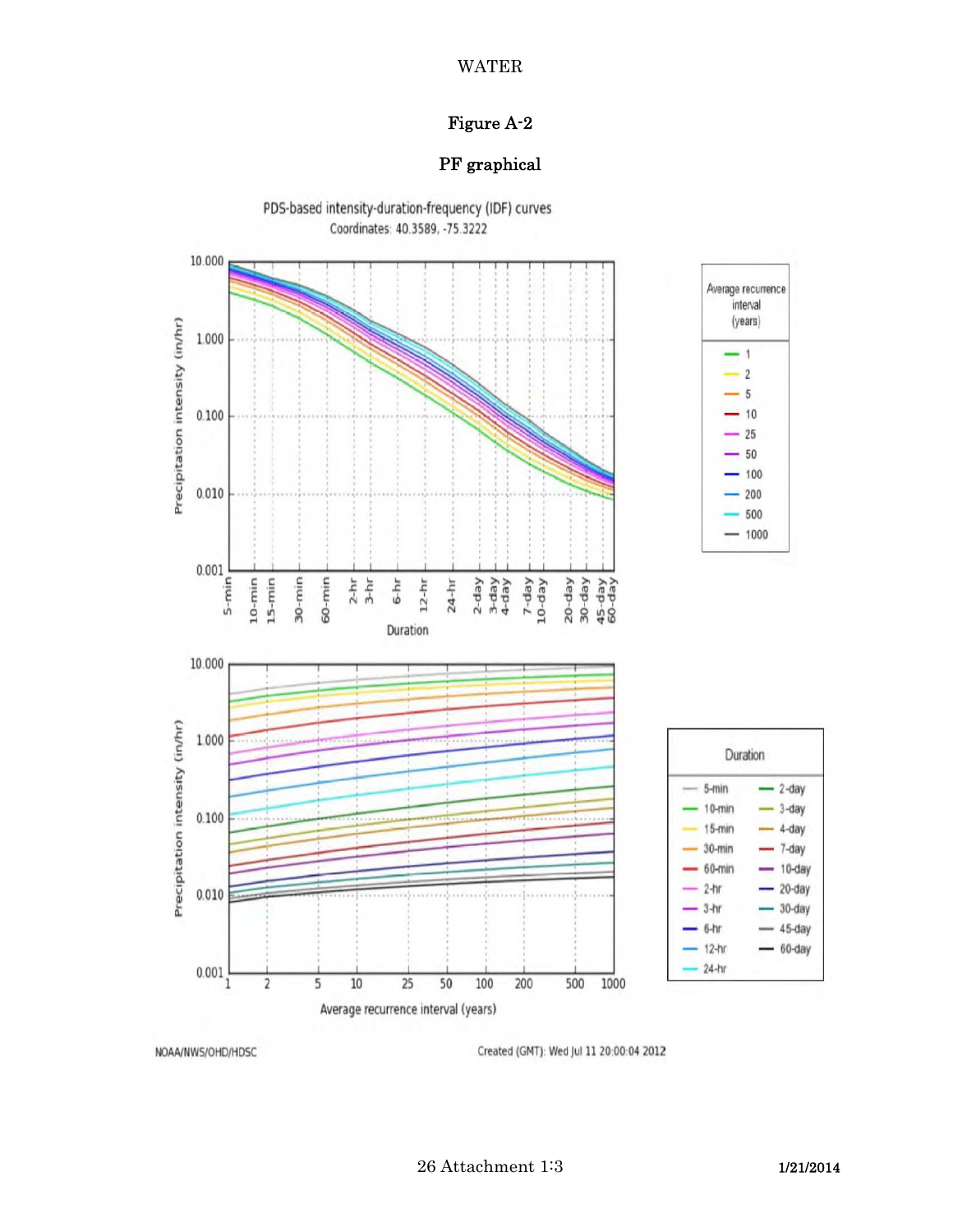# EAST ROCKHILL CODE

## Table A-3 Runoff Curve Numbers (from NRCS [SCS] TR-55)

| <b>Land Use Description</b>                                           | Hydrologic<br>Condition | Hydrologic Soil Group<br>$\mathbf{A}$<br>B<br>C<br>D |    |    |    |    |
|-----------------------------------------------------------------------|-------------------------|------------------------------------------------------|----|----|----|----|
| Open Space                                                            |                         |                                                      |    |    |    |    |
| Grass cover $\leq 50\%$                                               |                         | Poor                                                 | 68 | 79 | 86 | 89 |
| Grass cover 50% to 75%                                                |                         | Fair                                                 | 49 | 69 | 79 | 84 |
| Grass cover $> 75\%$                                                  |                         | Good                                                 | 39 | 61 | 74 | 80 |
| Meadow                                                                |                         |                                                      | 30 | 58 | 71 | 78 |
| Agricultural                                                          |                         |                                                      |    |    |    |    |
| Pasture, grassland, or range — Continuous forage for grazing          |                         | Poor                                                 | 68 | 79 | 86 | 89 |
| Pasture, grassland, or range — Continuous forage for grazing.         | Fair                    | 49                                                   | 69 | 79 | 84 |    |
| Pasture, grassland, or range — Continuous forage for grazing          | Good                    | 39                                                   | 61 | 74 | 80 |    |
| Brush-weed-grass mixture with brush the major element.                |                         | Poor                                                 | 48 | 67 | 77 | 83 |
| Brush-weed-grass mixture with brush the major element.                | Fair                    | 35                                                   | 56 | 70 | 77 |    |
| Brush-weed-grass mixture with brush the major element.                |                         | Good                                                 | 30 | 48 | 65 | 73 |
| Fallow Bare soil                                                      |                         | $\overline{\phantom{0}}$                             | 77 | 86 | 91 | 94 |
| Crop residue cover (CR)                                               |                         | Poor                                                 | 76 | 85 | 90 | 93 |
|                                                                       |                         | Good                                                 | 74 | 83 | 88 | 90 |
| Woods — grass combination (orchard or tree farm)                      | Poor                    | 57                                                   | 73 | 82 | 86 |    |
|                                                                       |                         | Fair                                                 | 43 | 65 | 76 | 82 |
|                                                                       |                         | Good                                                 | 32 | 58 | 72 | 79 |
| Woods                                                                 |                         | Poor                                                 | 45 | 66 | 77 | 83 |
|                                                                       |                         | Fair                                                 | 36 | 60 | 73 | 79 |
|                                                                       |                         | Good                                                 | 30 | 55 | 70 | 77 |
| Commercial                                                            | (85% Impervious)        |                                                      | 89 | 92 | 94 | 95 |
| Industrial                                                            | (72% Impervious)        |                                                      | 81 | 88 | 91 | 93 |
| Institutional                                                         | (50% Impervious)        |                                                      | 71 | 82 | 88 | 90 |
| Residential districts by average lot size:                            |                         |                                                      |    |    |    |    |
|                                                                       | % Impervious            |                                                      |    |    |    |    |
| 1/8 acre or less* (town houses)                                       | 65                      |                                                      | 77 | 85 | 90 | 92 |
| $1/4$ acre                                                            | 38                      |                                                      | 61 | 75 | 83 | 87 |
| $1/3$ acre                                                            | 30                      |                                                      | 57 | 72 | 81 | 86 |
| $1/2$ acre                                                            | 25                      |                                                      | 54 | 70 | 80 | 85 |
| 1 acre                                                                | 20                      |                                                      | 51 | 68 | 79 | 84 |
| 2 acres                                                               | 12                      |                                                      | 46 | 65 | 77 | 82 |
| Farmstead                                                             |                         |                                                      | 59 | 74 | 82 | 86 |
| Smooth Surfaces (Concrete, Asphalt, Gravel or Bare Compacted<br>Soil) |                         | 98                                                   | 98 | 98 | 98 |    |
| Water                                                                 |                         |                                                      | 98 | 98 | 98 | 98 |
| Mining/Newly Graded Areas (Pervious Areas Only)                       |                         |                                                      | 77 | 86 | 91 | 94 |

\* Includes multifamily housing unless justified lower density can be provided.

Note: Existing site conditions of bare earth or fallow ground shall be considered as meadow when choosing a CN value.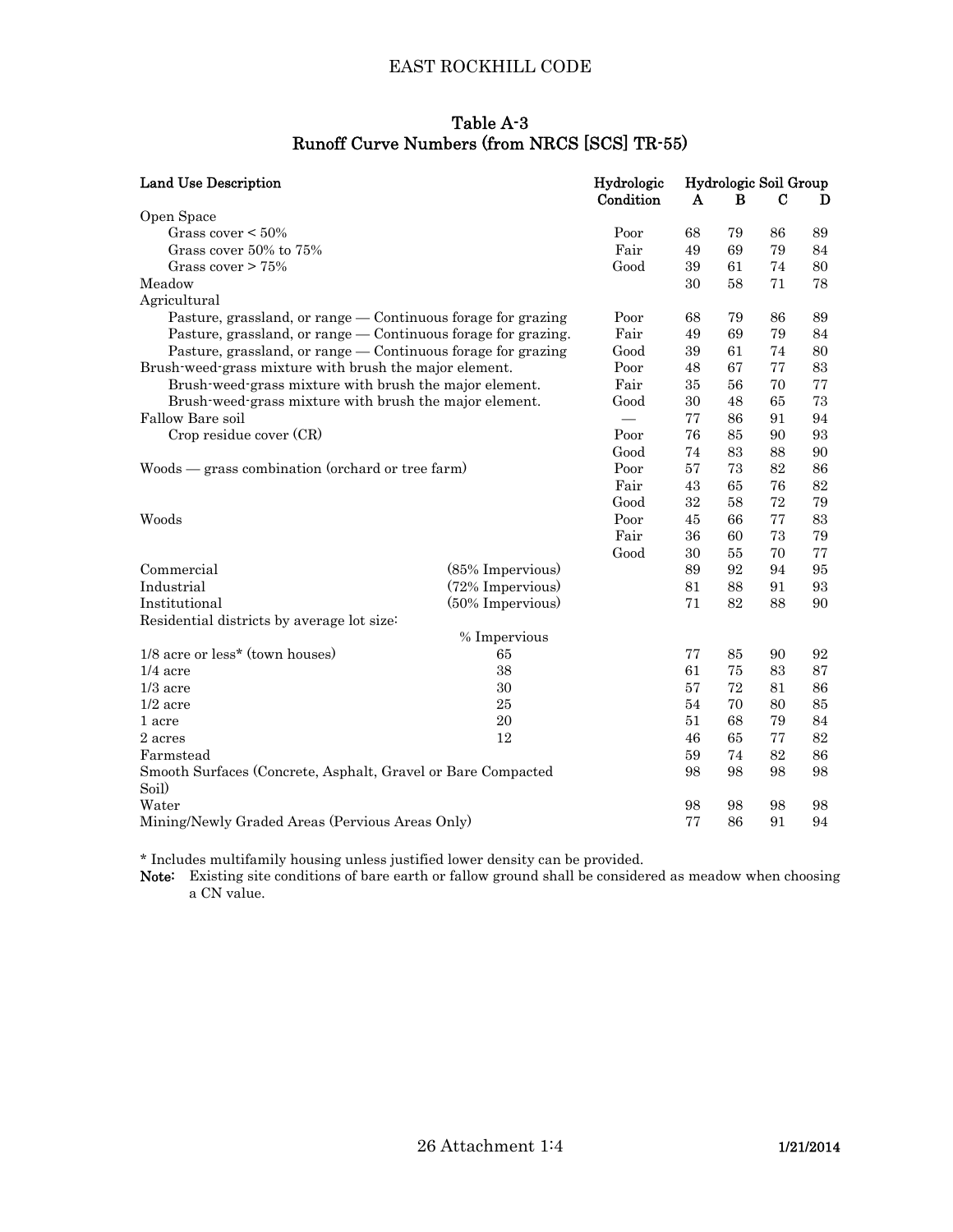#### WATER

### Table A-4 Manning's Roughness Coefficients

| Description                                                                          | Manning's n-value |  |  |
|--------------------------------------------------------------------------------------|-------------------|--|--|
| Smooth-wall Plastic Pipe                                                             | 0.011             |  |  |
| Concrete Pipe                                                                        | 0.012             |  |  |
| Smooth-lined Corrugated Metal Pipe                                                   | 0.012             |  |  |
| Corrugated Plastic Pipe                                                              | 0.024             |  |  |
| Annular Corrugated Steel And Aluminum                                                |                   |  |  |
| Alloy Pipe (Plain or polymer coated)                                                 |                   |  |  |
| 68 mm x 13 mm $(2\ 2/3$ in x $1/2$ in) Corrugations                                  | 0.024             |  |  |
| $75$ mm x $25$ mm $(3 \text{ in } x 1 \text{ in})$ Corrugations                      | 0.027             |  |  |
| 125 mm x 25 mm $(5 \text{ in } x 1 \text{ in})$ Corrugations                         | 0.025             |  |  |
| 150 mm x 50 mm $(6 \text{ in } x 2 \text{ in})$ Corrugations                         | 0.033             |  |  |
| Helically Corrugated Steel And Aluminum                                              |                   |  |  |
| Alloy Pipe (Plain or polymer coated)                                                 |                   |  |  |
| $75 \text{ mm} \times 25 \text{ mm}$ (3 in x 1 in), 125 mm x 25 mm (5 in x 1 in), or | 0.024             |  |  |
| 150 mm x 50 mm $(6 \text{ in } x 2 \text{ in})$ Corrugations                         |                   |  |  |
| Helically Corrugated Steel And Aluminum                                              |                   |  |  |
| Alloy Pipe (Plain or polymer coated)                                                 |                   |  |  |
| 68 mm x 13 mm $(2\ 2/3$ in x $1/2$ in) Corrugations                                  |                   |  |  |
| a. Lower Coefficients*                                                               |                   |  |  |
| 450 mm (18 in) Diameter                                                              | 0.014             |  |  |
| $600$ mm $(24$ in) Diameter                                                          | 0.016             |  |  |
| 900 mm (36 in) Diameter                                                              | 0.019             |  |  |
| 1200 mm (48 in) Diameter                                                             | 0.020             |  |  |
| 1500 mm (60 in) Diameter or larger                                                   | 0.021             |  |  |
| b. Higher Coefficients**                                                             | 0.024             |  |  |
| Annular or Helically Corrugated Steel or Aluminum Alloy Pipe Arches or Other Non-    | 0.024             |  |  |
| Circular Metal Conduit (Plain or Polymer coated)                                     |                   |  |  |
| Vitrified Clay Pipe                                                                  | $\,0.012\,$       |  |  |
| Ductile Iron Pipe                                                                    | 0.013             |  |  |
| <b>Asphalt Pavement</b>                                                              | 0.015             |  |  |
| Concrete Pavement                                                                    | 0.014             |  |  |
| <b>Grass Medians</b>                                                                 | 0.050             |  |  |
| Grass - Residential                                                                  | 0.30              |  |  |
| Earth                                                                                | 0.020             |  |  |
| Gravel                                                                               | 0.030             |  |  |
| Rock                                                                                 | 0.035             |  |  |
| <b>Cultivated Areas</b>                                                              | $0.030\cdot0.050$ |  |  |
| Dense Brush                                                                          | $0.070 - 0.140$   |  |  |
| Heavy Timber (Little undergrowth)                                                    | $0.100 - 0.150$   |  |  |
| Heavy Timber (w/underbrush)                                                          | 0.40              |  |  |
| Streams:                                                                             |                   |  |  |
| a. Some Grass And Weeds (Little or no brush)                                         | $0.030 - 0.035$   |  |  |
| Dense Growth of Weeds<br>$h_{-}$                                                     | $0.035 - 0.050$   |  |  |
| Some Weeds (Heavy brush on banks)<br>$c_{\cdot}$                                     | $0.050 - 0.070$   |  |  |

NOTES:

\* Use the lower coefficient if any one of the following conditions applies:

 a. A storm pipe longer than 20 diameters, which directly or indirectly connects to an inlet or manhole, located in swales adjacent to shoulders in cut areas or depressed medians.

b. A storm pipe which is specially designed to perform under pressure.

\*\* Use the higher coefficient if any one of the following conditions applies:

- a. A storm pipe which directly or indirectly connects to an inlet or manhole located in highway pavement sections or adjacent to curb or concrete median barrier.
- b. A storm pipe which is shorter than 20 diameters long.
- c. A storm pipe which is partly lined helically corrugated metal pipe.